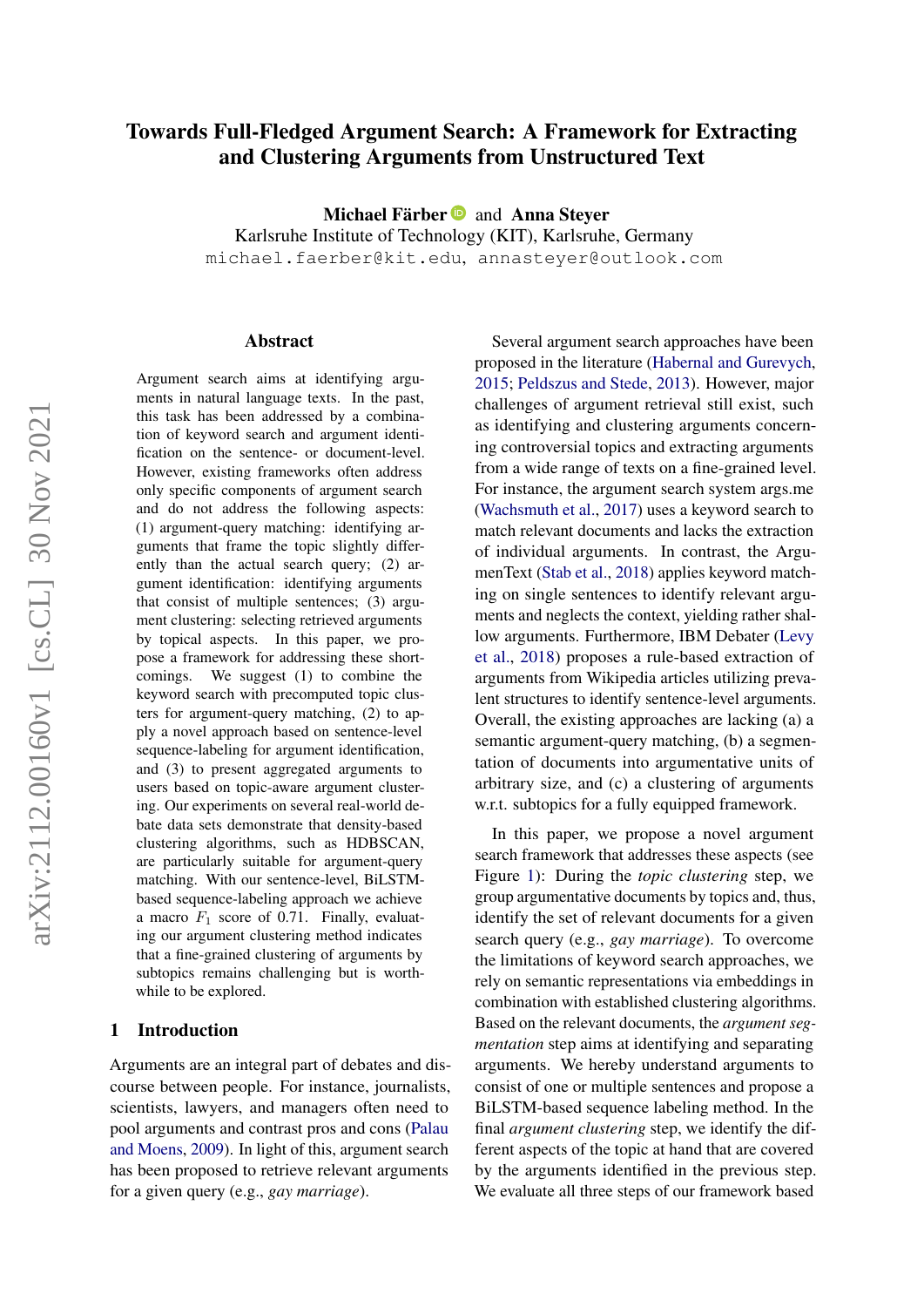on real-world data sets from several domains. By using the output of one framework's component as input for the subsequent component, our evaluation is particularly challenging but realistic. In the evaluation, we show that by using embeddings, text labeling, and clustering, we can extract and aggregate arguments from unstructured text to a considerable extent. Overall, our framework provides the basis for advanced argument search in real-world scenarios with little training data.

In total, we make the following contributions:

- We propose a novel argument search framework for fine-grained argument retrieval based on topic clustering, argument identification, and argument clustering.<sup>[1](#page-0-0)</sup>
- We provide a new evaluation data set for sequence labeling of arguments.
- We evaluate all steps of our framework extensively based on four data sets.

In the following, after discussing related work in Section [2,](#page-1-0) we propose our argument mining framework in Section [3.](#page-2-1) Our evaluation is presented in Section [4.](#page-3-0) Section [5](#page-7-0) concludes the paper.

### <span id="page-1-0"></span>2 Related Work

Topic Clustering. Various approaches for modeling the topics of documents have been proposed, such as Latent Dirichlet Allocation (LDA) and Latent Semantic Indexing (LSI). Topic detection and tracking [\(Wayne,](#page-9-2) [2000\)](#page-9-2) and topic segmentation [\(Ji](#page-8-4) [and Zha,](#page-8-4) [2003\)](#page-8-4) have been pursued in detail in the IR community. [Sun et al.](#page-9-3) [\(2007\)](#page-9-3) introduce an unsupervised method for topic detection and topic segmentation of multiple similar documents. Among others, [Barrow et al.](#page-8-5) [\(2020\)](#page-8-5), [Arnold et al.](#page-8-6) [\(2019\)](#page-8-6), and [Mota et al.](#page-8-7) [\(2019\)](#page-8-7) propose models for segmenting documents and assigning topic labels to these segments, but ignore arguments.

Argument Identification. Argument identification can be approached on the *sentence level* by deciding for each sentence whether it constitutes an argument. For instance, IBMDebater [\(Levy](#page-8-3) [et al.,](#page-8-3) [2018\)](#page-8-3) relies on a combination of rules and weak supervision for classifying sentences as arguments. In contrast, ArgumenText [\(Stab et al.,](#page-9-1) [2018\)](#page-9-1) does not limit its argument identification to

sentences. [Reimers et al.](#page-9-4) [\(2019\)](#page-9-4) show that contextualized word embeddings can improve the identification of sentence-level arguments.

Argument identification has been approached on the level of *argument units*, too. Argument units are defined as different parts of an argument. [Ajjour](#page-8-8) [et al.](#page-8-8) [\(2017\)](#page-8-8) compare machine learning techniques for argument segmentation on several corpora. The authors observe that BiLSTMs mostly achieve the best results. Moreover, [Eger et al.](#page-8-9) [\(2017\)](#page-8-9) and [Peta](#page-8-10)[sis](#page-8-10) [\(2019\)](#page-8-10) show that using more advanced models, such as combining a BiLSTM with CRFs and CNNs, hardly improves the BIO tagging results. Hence, we also create a BiLSTM model for argument identification.

Argument Clustering. [Ajjour et al.](#page-8-11) [\(2019\)](#page-8-11) approach argument aggregation by identifying nonoverlapping *frames*, defined as a set of arguments from one or multiple topics that focus on the same aspect. [Bar-Haim et al.](#page-8-12) [\(2020\)](#page-8-12) propose an argument aggregation approach by mapping similar arguments to common *key points*, i.e., high-level arguments. They observe that models with BERT embeddings perform the best for this task. [Reimers](#page-9-4) [et al.](#page-9-4) [\(2019\)](#page-9-4) propose the clustering of arguments based on the similarity of two sentential arguments with respect to their topics. Also here, a fine-tuned BERT model is most successful for assessing the argument similarity automatically. Our framework, while being also based on BERT for argument clustering, can consist of several sentences, making it on the one hand more flexible but argument clustering on the other hand more challenging.

Argument Search Demonstration Systems. [Wachsmuth et al.](#page-9-0) [\(2017\)](#page-9-0) propose the argument search framework *args.me* using online debate platforms. The arguments are considered on document level. [Stab et al.](#page-9-1) [\(2018\)](#page-9-1) propose the framework *ArgumenText* for argument search. The retrieval of topic-related web documents is based on keyword matching, while the argument identification is based on a binary sentence classification. [Levy et al.](#page-8-3) [\(2018\)](#page-8-3) propose *IBM Debater* based on Wikipedia articles. Arguments are defined as single claim sentences that explicitly discuss a *main concept* in Wikipedia and that are identified via rules.

Argument Quality Determination. Several approaches and data sets have been published on determining the quality of arguments [\(Gienapp et al.,](#page-8-13) [2020;](#page-8-13) [Dumani and Schenkel,](#page-8-14) [2020;](#page-8-14) [Gretz et al.,](#page-8-15) [2020\)](#page-8-15), which is beyond the scope of this paper.

<sup>&</sup>lt;sup>1</sup>The source is available online at  $https://github.$ [com/michaelfaerber/arg-search-framework](https://github.com/michaelfaerber/arg-search-framework).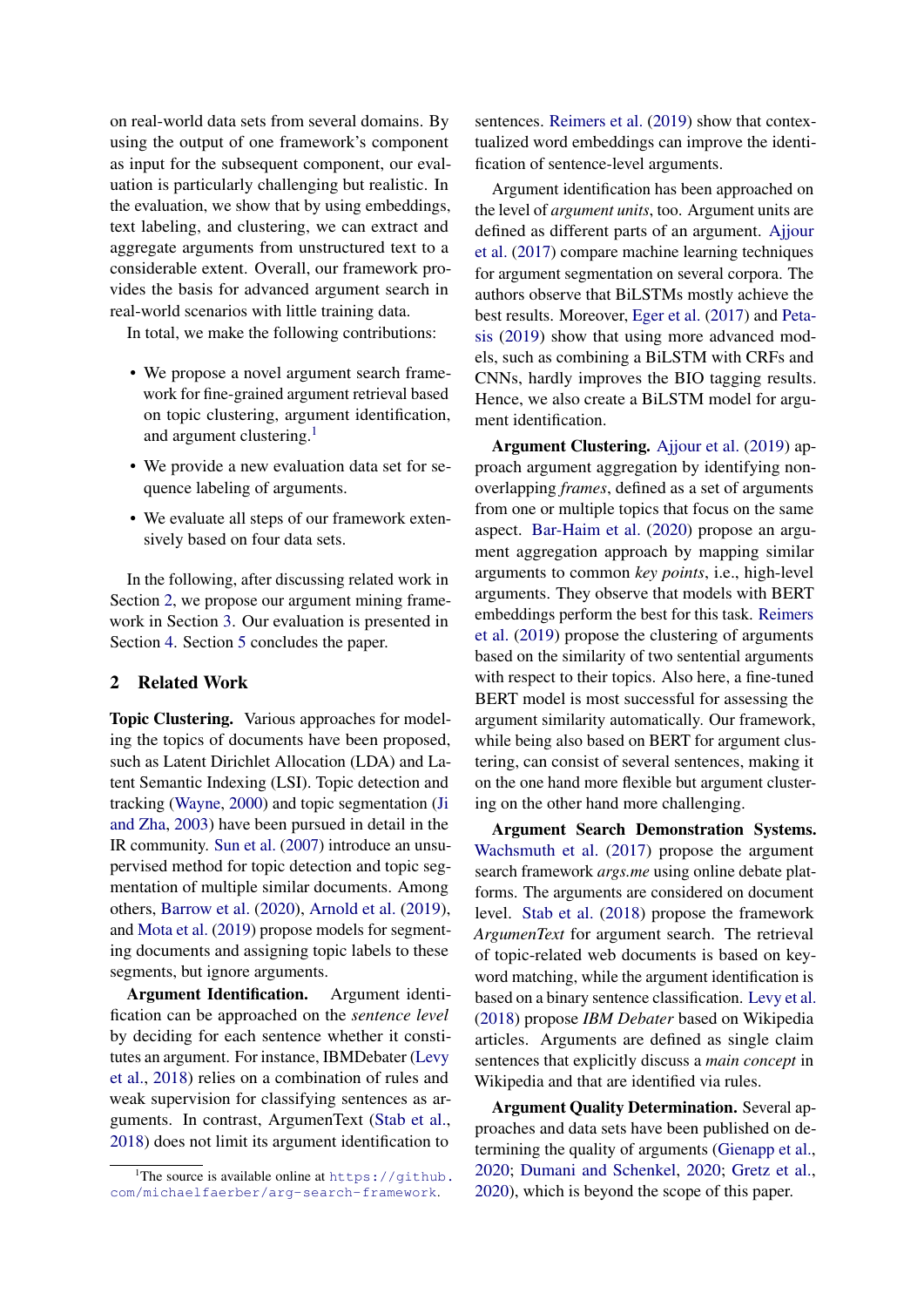<span id="page-2-0"></span>

Figure 1: Overview of our framework for argument search.

## <span id="page-2-1"></span>3 Approach

In this section, we present the different steps of our framework: (1) topic clustering, (2) argument identification, and (3) argument clustering according to topical aspects (see Figure [1\)](#page-2-0).

### 3.1 Topic Clustering

First, documents are grouped into topics. Such documents can be individual texts or collections of texts under a common title, such as posts on Wikipedia or debate platforms. We compute the topic clusters using unsupervised clustering algorithms and study the results of *k-means* and *HDBSCAN* [\(Campello et al.,](#page-8-16) [2013\)](#page-8-16) in detail. We also take the argmax of the tf-idf vectors and LSA [\(Deerwester et al.,](#page-8-17) [1990\)](#page-8-17) vectors directly into consideration to evaluate how well topics are represented by single terms.

Overall, we consider the following models:

- $ARGMAX_{none}^{tfidf}$ : We restrict the vocabulary size and the maximal document frequency to obtain a vocabulary representing topics with single terms. Thus, clusters are labeled with exactly one term by choosing the argmax of these tf-idf document vectors.
- $ARGMAX_{lsa}^{tfidf}$ : We perform a dimensionality reduction with LSA on the tf-idf vectors. Therefore, each cluster is represented by a collection of terms.
- $KMEANS^{tfidf}}_{none}$ : We apply the k-means clustering algorithm directly to tf-idf vectors and compare the results obtained by varying the parameter k.
- $HDBSCAN$ <sub>umap</sub>: We apply UMAP [\(McInnes et al.,](#page-8-18) [2018\)](#page-8-18) dimensionality reduction on the tf-idf vectors. We then compute clusters using the HDBSCAN algorithm based on the resulting vectors.

•  $HDBSCAN_{lsa+umap}^{tfidf}$ : Using the best parameter setting from the previous model, we apply UMAP dimensionality reduction on LSA vectors. Then, we evaluate the clustering results obtained with HDBSCAN while the number of dimensions of the LSA vectors is varied.

### 3.2 Argument Identification

For the second step of our argument search framework, we propose the segmentation of sentences into argumentative units. Related works define arguments either on document-level [\(Wachsmuth](#page-9-0) [et al.,](#page-9-0) [2017\)](#page-9-0) or sentence-level [\(Levy et al.,](#page-8-3) [2018\)](#page-8-3)[\(Stab et al.,](#page-9-1) [2018\)](#page-9-1), while, in this paper, we define an argumentative unit as a sequence of multiple sentences. This yields two advantages: (1) We can capture the context of arguments over multiple sentences (e.g., claim and its premises); (2) Argument identification becomes applicable to a wide range of texts (e.g., user-generated texts).

Thus, we train a sequence-labeling model to predict for each sentence whether it starts an argument, continues an argument, or is outside of an argument (i.e., *BIO-tagging*). Based on the findings of [Ajjour](#page-8-8) [et al.](#page-8-8) [\(2017\)](#page-8-8), [Eger et al.](#page-8-9) [\(2017\)](#page-8-9), and [Petasis](#page-8-10) [\(2019\)](#page-8-10), we use a BiLSTM over more complex architectures like BiLSTM-CRFs. The BiLSTM is better suited than a LSTM as the bi-directionality takes both preceding and succeeding sentences into account for predicting the label of the current sentence. We evaluate the sequence labeling results compared to a feedforward neural network as baseline classification model that predicts the label of each sentence independently of the context.

We consider two ways to compute embeddings over sentences with BERT [\(Devlin et al.,](#page-8-19) [2018\)](#page-8-19):

• *bert-cls*, denoted as  $MODEL_{cls}^{bert}$ , uses the [CLS] token corresponding output of BERT after processing a sentence.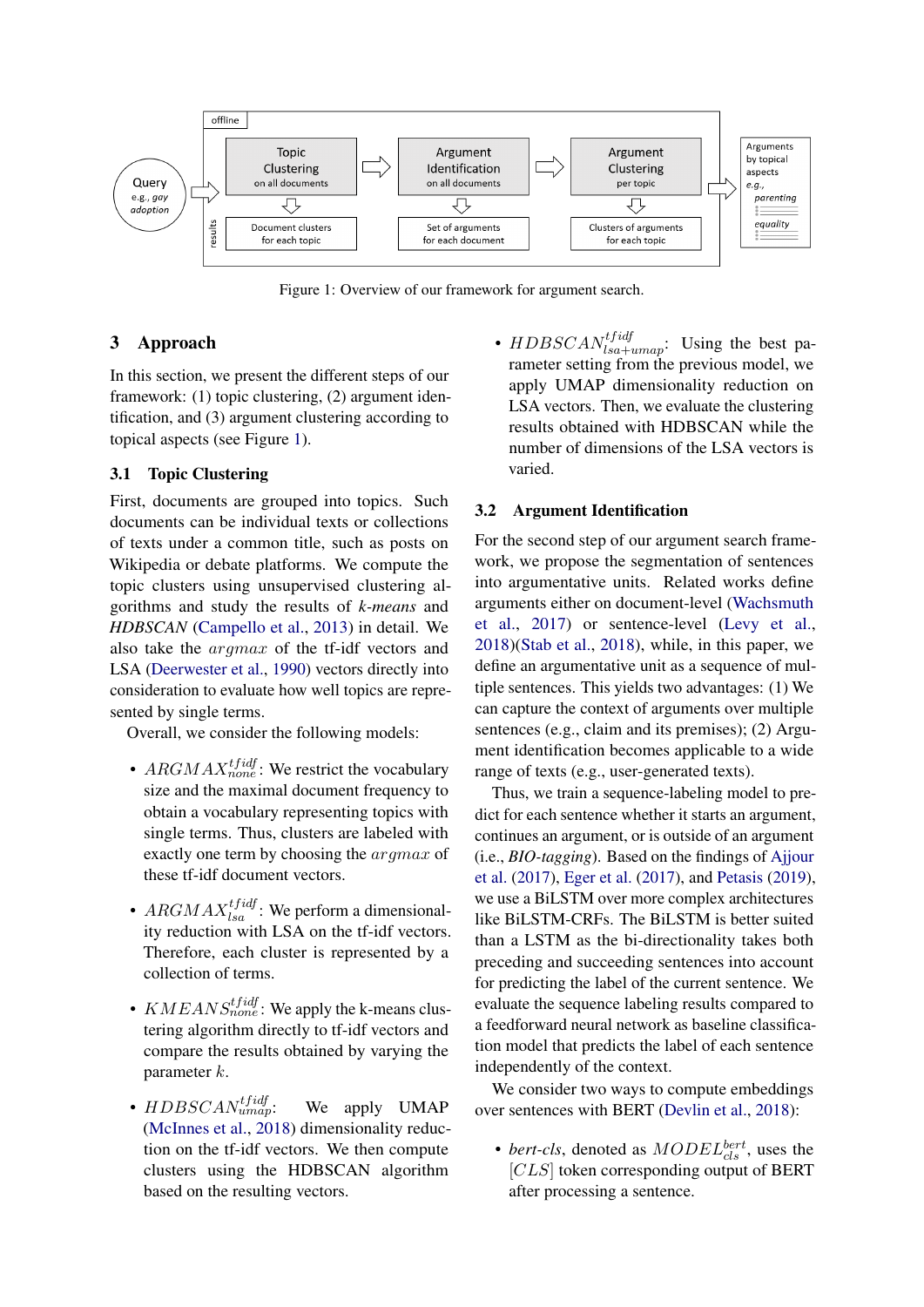• *bert-avg*, denoted as  $MODEL<sub>avg</sub><sub>avg</sub>$ , uses the average of the word embeddings calculated with BERT as a sentence embedding.

### 3.3 Argument Clustering

In the argument clustering task, we apply the same methods (k-means, DBSCAN) as in the topic clustering step to group the arguments within a specific topic by topical aspects. Specifically, we compute clusters of arguments for each topic and compare the performance of k-means and HDBSCAN with tf-idf, as well as *bert-avg* and *bert-cls* embeddings. Furthermore, we investigate whether calculating tf-idf within each topic separately is superior to computing tf-idf over all arguments in the document corpus (i.e., across topics).

# <span id="page-3-0"></span>4 Evaluation

### 4.1 Evaluation Data Sets

In total, we use four data sets for evaluating the different steps of our argument retrieval framework.

- <span id="page-3-1"></span>1. Debatepedia is a debate platform that lists arguments to a topic on one page, including subtitles, structuring the arguments into differ-ent aspects.<sup>[2](#page-0-0)</sup>
- 2. Debate.org is a debate platform that is organized in rounds where each of two opponents submits posts arguing for their side. Accordingly, the posts might also include nonargumentative parts used for answering the important points of the opponent before introducing new arguments.[2](#page-0-0)
- 3. Student Essay [\(Stab,](#page-9-5) [2017\)](#page-9-5) is widely used in research on argument segmentation [\(Eger](#page-8-9) [et al.,](#page-8-9) [2017;](#page-8-9) [Ajjour et al.,](#page-8-8) [2017;](#page-8-8) [Petasis,](#page-8-10) [2019\)](#page-8-10). Labeled on token-level, each document contains one major claim and several claims and premises. We can use this data set for evaluating argument identification.
- 4. Our Dataset is based on a debate.org crawl.<sup>[2](#page-0-0)</sup> It is restricted to a subset of four out of the total 23 categories – *politics*, *society*, *economics* and *science* – and contains additional annotations. 3 human annotators familiar with linguistics segmented these documents and labeled them as being of *medium* or *low quality*,

to exclude low quality documents. The annotators were then asked to indicate the beginning of each new argument and to label argumentative sentences summarizing the aspects of the post as *conclusion* and *outside of argumentation*. In this way, we obtained a ground truth of labeled arguments on a sentence level (Krippendorff's  $\alpha = 0.24$  based on 20 documents and three annotators). A description of the data set is provided online.<sup>[3](#page-0-0)</sup>

Train-Validation-Test Split. We use the splits provided by [Stab](#page-9-5) [\(2017\)](#page-9-5) for the student essay data set. The other data sets are divided into train, validation and test splits based on topics (15% of the topics were used for testing).

### 4.2 Evaluation Settings

We report the results by using the evaluation metrics precision, recall and  $F_1$ -measure concerning the classification, and adjusted rand index (ARI), homogeneity (Ho), completeness (Co), and  $BCubed F<sub>1</sub>$  score concerning the clustering.

Topic Clustering. We use HDBSCAN with the minimal cluster size of 2. Regarding k-means, we vary the parameter  $k$  that determines the number of clusters. We only report the results of the best setting. For the model  $\hat{A} R G M A X_{none}^{tfidf}$  we restrict the vocabulary size and the maximal document frequency of the tf-idf to obtain a vocabulary that best represents the topics by single terms.

Argument Identification. We use a BiLSTM implementation with 200 hidden units and apply *SigmoidFocalCrossEntropy* as loss function. Furthermore, we use the *Adagrad* optimizer [\(Duchi](#page-8-20) [et al.,](#page-8-20) [2011\)](#page-8-20) and train the model for 600 epochs, shuffling the data in each epoch, and keeping only the best-performing model as assessed on the validation loss. The baseline feed-forward neural network contains a single hidden dense layer of size 200 and gets compiled with the same hyperparameters. As BERT implementation, we use Distil-BERT [\(Sanh et al.,](#page-9-6) [2019\)](#page-9-6).

Argument Clustering. We estimate the parameter  $k$  for the k-means algorithm for each topic using a linear regression based on the number of clusters relative to the number of arguments in this topic. As shown in Figure [2,](#page-4-0) we observe a linear relationship between the number of topical aspects (i.e., subtopics) and the argument count per topic

<sup>&</sup>lt;sup>2</sup>We use the data available at  $https://webis.de/$ .

<sup>3</sup> See [https://github.com/michaelfaerber/](https://github.com/michaelfaerber/arg-search-framework) [arg-search-framework](https://github.com/michaelfaerber/arg-search-framework).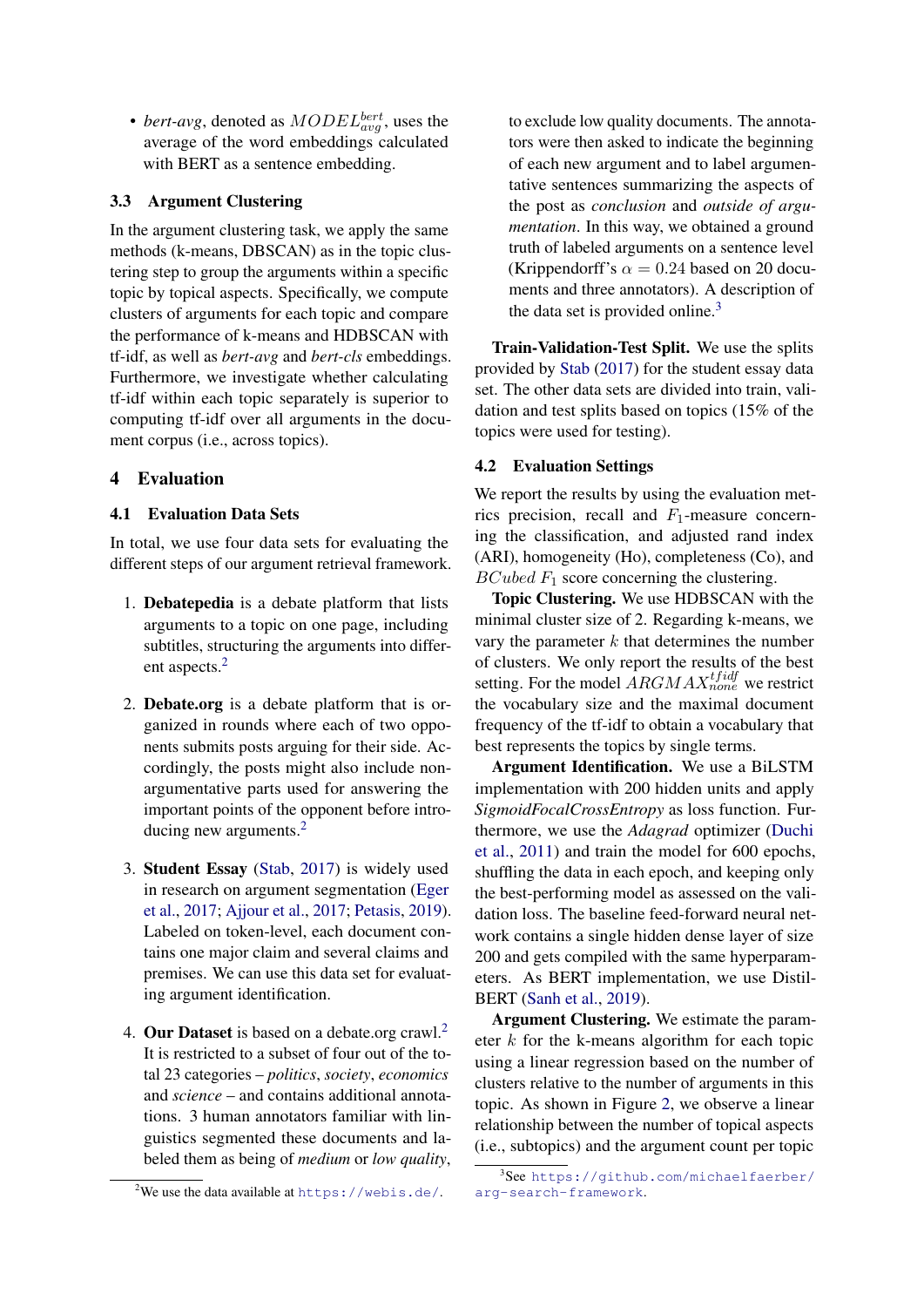<span id="page-4-1"></span>Table 1: Results of unsupervised topic clustering on the *debatepedia* data set − %n: noise examples (HDBSCAN)

|                                         | With noise |       |       |       |             |       | Without noise |       |       |       |                  |
|-----------------------------------------|------------|-------|-------|-------|-------------|-------|---------------|-------|-------|-------|------------------|
|                                         | #Clust.    | ARI   | Ho    | U0.   | $BCubedF_1$ | $\%n$ | #Clust.       | ARI   | Ho    | Uο    | $\overline{F_1}$ |
| $ARGMAX^{tfidf}_{none}$                 | 253        | 0.470 | 0.849 | 0.829 | 0.591       |       |               |       |       |       |                  |
| $ARGMAX^{tfidf}_{lso}$                  | 157        | 0.368 | 0.776 | 0.866 | 0.561       |       |               |       |       |       |                  |
| KMEANS <sub>none</sub> <sup>tfidf</sup> | 170        | 0.703 | 0.916 | 0.922 | 0.774       |       |               |       |       |       |                  |
| $HDBSCAN_{none}^{tfidf}$                | 206        | 0.141 | 0.790 | 0.870 | 0.677       | 21.1  | 205           | 0.815 | 0.955 | 0.937 | 0.839            |
| $HDBSCAN^{tfidf}_{umap}$                | 155        | 0.673 | 0.900 | 0.931 | 0.786       | 4.3   | 154           | 0.779 | 0.927 | 0.952 | 0.827            |
| $HDBSCAN^{tfidf}_{loc}$<br>$lsa+umap$   | 162        | 0.694 | 0.912 | 0.935 | 0.799       | 3.6   | 161           | 0.775 | 0.932 | 0.950 | 0.831            |

<span id="page-4-2"></span>Table 2: Results of unsupervised topic clustering on the *debate.org* data set − %n: noise examples (HDBSCAN)

|                                        | With noise |       |       |       |         |       | Without noise |       |       |       |              |
|----------------------------------------|------------|-------|-------|-------|---------|-------|---------------|-------|-------|-------|--------------|
|                                        | #Clust.    | A R I | Ho    | Co.   | $F_{1}$ | $\%n$ | #Clust.       | ARI   | Ho    | Uо    | $BCubed F_1$ |
| $KMEANS^{tfidf}_{none}$                | 50         | 0.436 | 0.822 | 0.796 | 0.644   | -     |               |       |       |       |              |
| $HDBSCAN^{tfidf}_{umap}$               | 20         | 0.354 | 0.633 | 0.791 | 0.479   | 7.1   | 19            | 0.401 | 0.648 | 0.831 | 0.502        |
| $HDBSCAN^{tfidf}_{test}$<br>$lsa+umap$ | 26         | 0.330 | 0.689 | 0.777 | 0.520   | 5.8   |               | 0.355 | 0.701 | 0.790 | 0.542        |

<span id="page-4-0"></span>

Figure 2: Linear regression of arguments and their topical aspects for the *debatepedia* data set.

in the *debatepedia* data set. We apply HDBSCAN with the same parameters as in the topic clustering task (*min\_cluster\_size* = 2).

#### 4.3 Evaluation Results

In the following, we present the results for the three tasks topic clustering, argument identification, and argument clustering.

### 4.3.1 Topic Clustering

We start with the results of clustering the documents by topics based on the *debatepedia* data set with 170 topics (see Table [1\)](#page-4-1). The plain model  $ARGMAX_{none}^{tfidf}$ , which computes clusters based on words with the highest tf-idf score within a document, achieves an ARI score of 0.470. This indicates that many topics in the *debatepedia* data set can already be represented by a single word. Considering the  $ARGMAX^{tfidf}}_{lsa}$  model, the ARI score of 0.368 shows that using the topics found by LSA does not add value compared to tf-idf.

Furthermore, we find that the tf-idf-based  $HDBSCAN^{tfidf}_{lsa+umap}$ and  $KMEANS^{tfidf}_{none}$ achieve a comparable performance given the ARI scores of 0.694 and 0.703. However, since HDBSCAN accounts for noise in the data which it pools within a single cluster, the five rightmost columns of Table [1](#page-4-1) need to be considered when deciding on a clustering method for further use. When excluding the noise cluster from the evaluation, the ARI score increases considerably for all HDBSCAN models  $(HDBSCAN_{none}^{tfidf}: 0.815, HDBSCAN_{umap}^{tfidf}:$ 0.779,  $HDBSCAN_{lsa+umap}^{tfidf}$ : 0.775). Considering that  $HDBSCAN_{none}^{tfidf}$  identifies 21.1% of the instances as noise, compared to the 4.3% in case of  $HDBSCAN^{tfidf}_{umap}$ , we conclude that applying an UMAP dimensionality reduction step before the HDBSCAN clustering is quite fruitful for the performance (at least for the *debatepedia* data set).

Inductive Generalization. We apply our unsupervised approaches to the *debate.org* data set to evaluate whether the model is able to generalize. The results, given in Table [2,](#page-4-2) show that k-means performs distinctly better on the *debate.org* data set than HDBSCAN (ARI: 0.436 vs. 0.354 and 0.330;  $F_1$ : 0.644 vs. 0.479 and 0.520). This is likely because the *debate.org* data set is characterized by a high number of single-element topics. In contrast to k-means, HDBSCAN does not allow single-element clusters, thus getting pooled into a single noise cluster. This is reflected by the different numbers of clusters as well as the lower homogeneity scores of HDBSCAN of 0.633 and 0.689 compared to 0.822 of k-means while having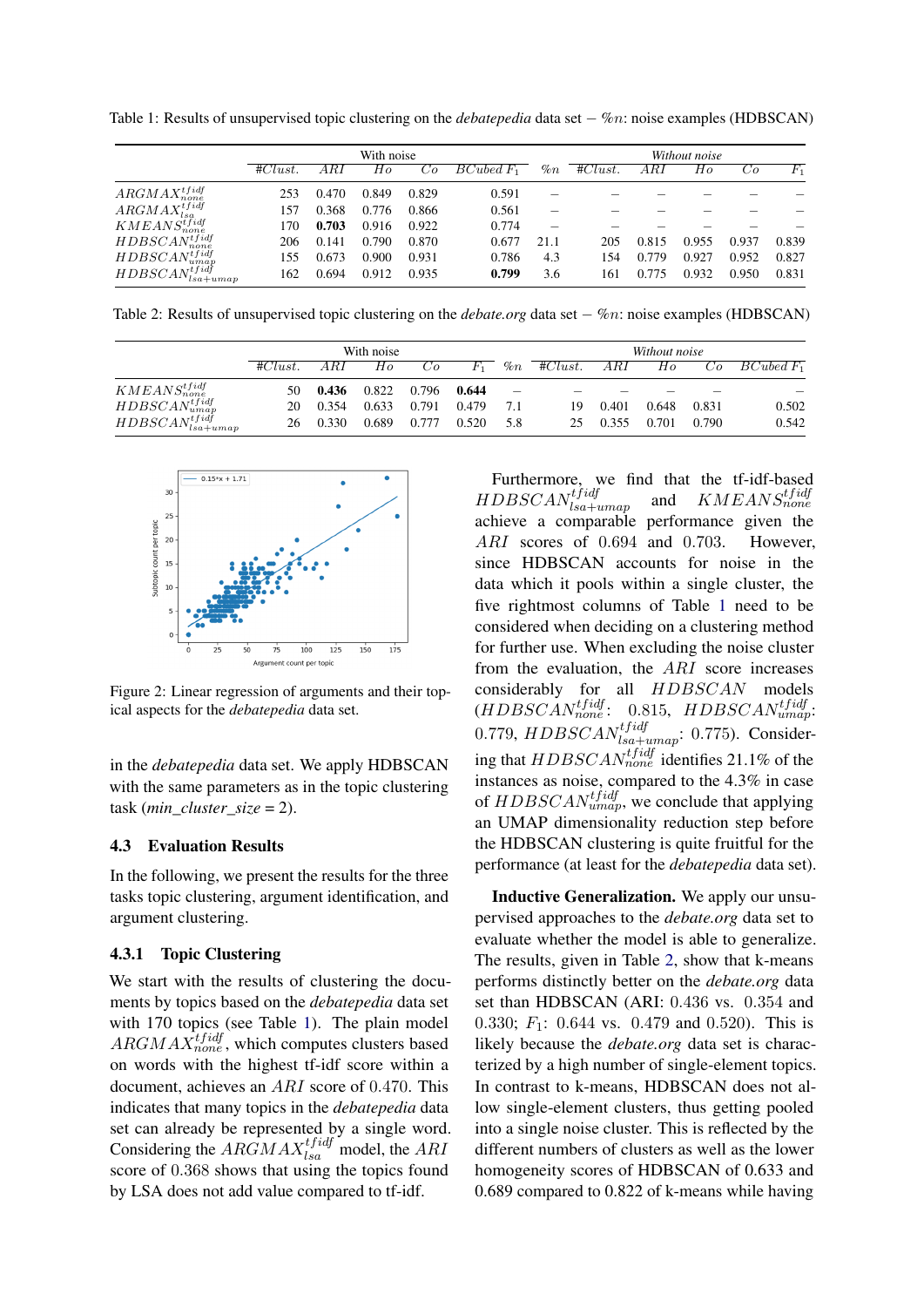Table 3: Results of argument identification on the *Student Essay* data set.

<span id="page-5-0"></span>

|                       | B     |       |       |       | 0     |       |               |                  |                     |
|-----------------------|-------|-------|-------|-------|-------|-------|---------------|------------------|---------------------|
|                       | Prec. | Rec.  | Prec. | Rec.  | Prec. | Rec.  | $F_{1,macro}$ | $F_{1,weighted}$ | $F_{1,macro}^{B,I}$ |
| majority class        | 0.000 | 0.000 | 0.719 | 1.000 | 0.000 | 0.000 | 0.279         | 0.602            | 0.419               |
| $FNN_{avg}^{bert}$    | 0.535 | 0.513 | 0.820 | 0.836 | 0.200 | 0.160 | 0.510         | 0.736            | 0.675               |
| $FNN_{cls}^{bert}$    | 0.705 | 0.593 | 0.849 | 0.916 | 0.400 | 0.080 | 0.553         | 0.805            | 0.763               |
| $BILSTM_{avg}^{bert}$ | 0.766 | 0.713 | 0.885 | 0.930 | 0.000 | 0.000 | 0.549         | 0.846            | 0.823               |
| $BILSTM_{cls}^{bert}$ | 0.959 | 0.914 | 0.967 | 0.985 | 0.208 | 0.200 | 0.705         | 0.951            | 0.956               |

<span id="page-5-1"></span>Table 4: Argument identification results on the *debate.org* data set; model trained on *Student Essay* and *debate.org*.

|                                                                         | <i>trained on</i> |  |  |                                         |  |       |       | $Prec.$ Rec. Prec. Rec. Prec. Rec. Rec. $F_{1, macro}$ $F_{1,weighted}$ |
|-------------------------------------------------------------------------|-------------------|--|--|-----------------------------------------|--|-------|-------|-------------------------------------------------------------------------|
| $BILSTM_{cls}^{bert}$ Student Essay 0.192 0.312 0.640 0.904 1.000 0.015 |                   |  |  |                                         |  |       | 0.339 | 0.468                                                                   |
| $BILSTM_{cls}^{bert}$                                                   | debate.org        |  |  | $1.000$ $0.021$ $0.646$ $0.540$ $0.381$ |  | 0.640 | 0.368 | 0.492                                                                   |

a comparable completeness of approx. 0.8.

Qualitative Evaluation. Applying a keyword search would retrieve only a subset of the relevant arguments that mention the search phrase explicitly. Combining a keyword search on documents with the computed clusters enables an argument search framework to retrieve arguments from a broader set of documents. For example, for *debatepedia.org*, we observe that clusters of arguments related to *gay adoption* include words like *parents*, *mother*, *father*, *sexuality*, *heterosexual*, and *homosexual* while neither *gay* nor *adoption* are mentioned explicitly.

#### 4.3.2 Argument Identification

The results of the argument identification step based on the *Student Essay* data set are given in Table [3.](#page-5-0) We evaluate a BiLSTM model in a sequencelabeling setting compared to majority voting and a feedforward neural network (FNN) as baselines. Using the BiLSTM improves the macro  $F_1$  score relative to the feedforward neural network on the *bert-avg* embeddings by 3.9% and on the *bert-cls* embeddings by 15.2%. Furthermore, using *bertcls* embeddings increases the macro  $F_1$  score by 4.3% in the classification setting and by 15.6% in the sequence-learning setting compared to using *bert-avg*.

BIO Tagging. We observe a low precision and recall for the class 'O'. This can be traced back to a peculiarity of the *Student Essay* data set: Most sentences in the *Student Essay*'s training data set are part of an argument and only 3% of the sentences are labeled as non-argumentative (outside/'O'). Accordingly, the models observe hardly any examples for outside sentences during training and, thus, have difficulties in learning to distinguish them

<span id="page-5-2"></span>Table 5: Confusion matrices of  $BILSTM_{cls}^{bert}$  (rows: ground-truth labels; columns: predictions).

| <b>Student Essay</b> |    |                  | debate.org |                  |  |     |           |
|----------------------|----|------------------|------------|------------------|--|-----|-----------|
|                      |    |                  |            |                  |  |     |           |
| В                    |    |                  |            | в                |  | 24  |           |
|                      | 24 | $\frac{33}{226}$ |            |                  |  | 135 | 23<br>115 |
|                      | 39 | $Q_{\Delta}$     |            | $\left( \right)$ |  |     | 85        |

from other sentences. Considering the fact that the correct identification of a 'B' sentence alone is already enough to separate two arguments from each other, the purpose of labeling a sentence as 'O' is restricted to classifying the respective sentence as non-argumentative. Therefore, in case of the *Student Essay* data set, the task of separating two arguments from each other becomes much more important than separating non-argumentative sentences from arguments. In the last column of Table [3,](#page-5-0) we also show the macro  $F_1$  score for the 'B' and 'I' labels only. The high macro  $F_1$  score of 0.956 for the best performing model reflects the model's high ability to separate arguments from each other.

Generalizability. We evaluate whether the model  $BILSTM_{cls}^{bert}$ , which performed best on the *Student Essay* data set, is able to identify arguments on the *debate.org* data set if trained on the *Student Essay* data set. The results are given in Table [4.](#page-5-1) Again, the pretrained model performs poor on *'O'* sentences since not many examples of *'O'* sentences were observed during training. Moreover, applying the pretrained  $BILSTM_{cls}^{bert}$  to the *debate.org* data set yields low precision and recall on *'B'* sentences. A likely reason is that, in contrast to the *Student Essay* data set where arguments often begin with cue words (e.g., *first*, *second*, *however*),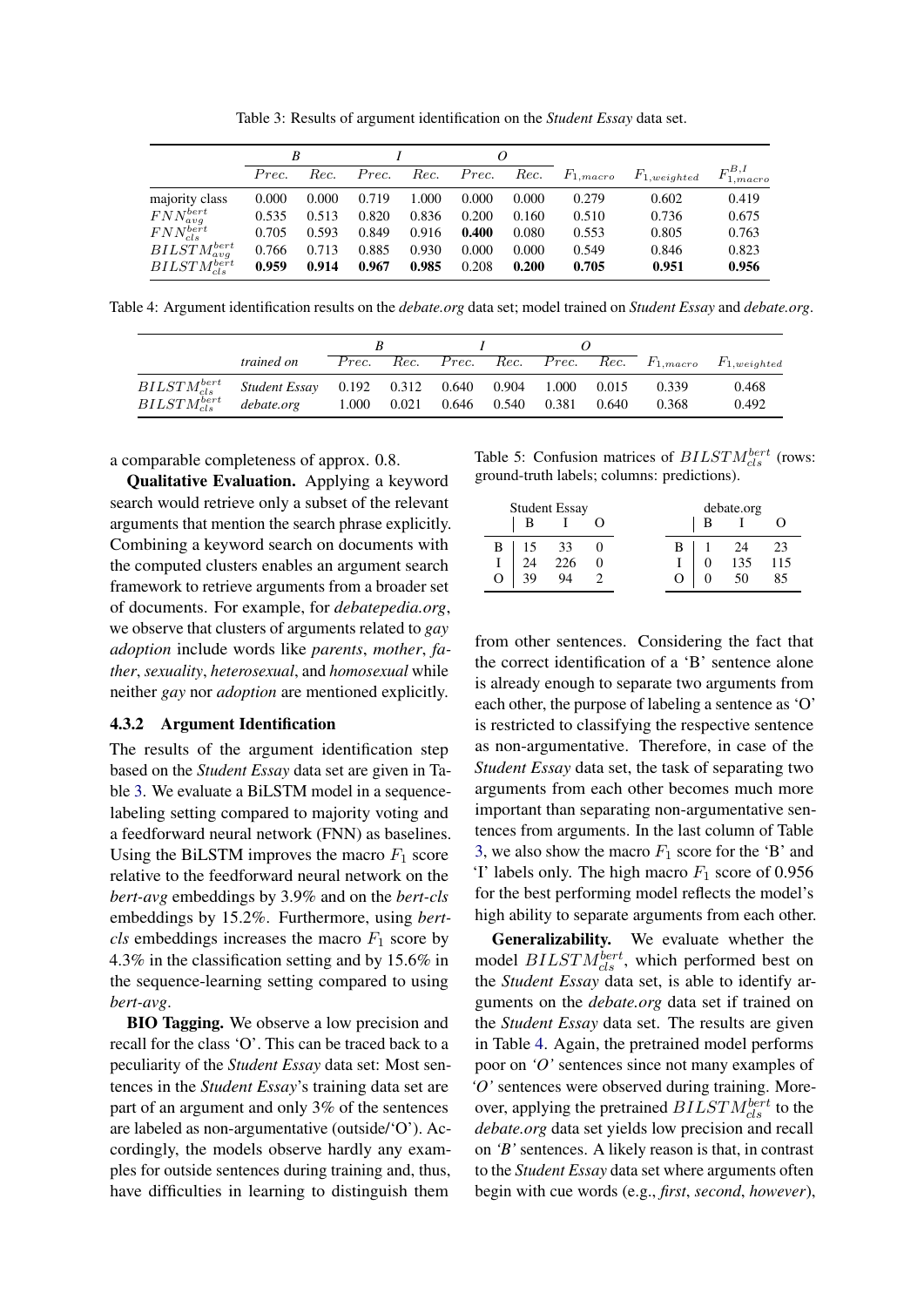<span id="page-6-0"></span>

| Table 6: Results of the clustering of arguments of the <i>debatepedia</i> data set by topical aspects. <i>across topics</i> : tf-idf |  |
|--------------------------------------------------------------------------------------------------------------------------------------|--|
| scores are computed across topics, without noise: HDBSCAN is only evaluated on instances not classified as noise.                    |  |

| Embedding | Algorithm      | Dim. Reduction           | ARI   | Ho    | Co    | $BCubed F_1$ | Remark               |
|-----------|----------------|--------------------------|-------|-------|-------|--------------|----------------------|
| tf-idf    | <b>HDBSCAN</b> | <b>UMAP</b>              | 0.076 | 0.343 | 0.366 | 0.390        |                      |
| tf-idf    | <b>HDBSCAN</b> | <b>UMAP</b>              | 0.015 | 0.285 | 0.300 | 0.341        | <i>across topics</i> |
| tf-idf    | <b>HDBSCAN</b> | $\overline{\phantom{0}}$ | 0.085 | 0.371 | 0.409 | 0.407        |                      |
| tf-idf    | k-means        | -                        | 0.058 | 0.335 | 0.362 | 0.397        |                      |
| tf-idf    | k-means        |                          | 0.049 | 0.314 | 0.352 | 0.402        | <i>across topics</i> |
| bert-cls  | <b>HDBSCAN</b> | <b>UMAP</b>              | 0.030 | 0.280 | 0.298 | 0.357        |                      |
| bert-cls  | <b>HDBSCAN</b> | $\overline{\phantom{0}}$ | 0.016 | 0.201 | 0.324 | 0.378        |                      |
| bert-cls  | k-means        |                          | 0.044 | 0.332 | 0.326 | 0.369        |                      |
| bert-avg  | <b>HDBSCAN</b> | <b>UMAP</b>              | 0.069 | 0.321 | 0.352 | 0.389        |                      |
| bert-avg  | <b>HDBSCAN</b> | $\overline{\phantom{a}}$ | 0.018 | 0.170 | 0.325 | 0.381        |                      |
| bert-avg  | k-means        |                          | 0.065 | 0.337 | 0.349 | 0.399        |                      |
| tf-idf    | <b>HDBSCAN</b> |                          | 0.140 | 0.429 | 0.451 | 0.439        | without noise        |

the documents in the *debate.org* data set contain cue words less often.

The results from training the  $BILSTM_{cls}^{bert}$ model from scratch on the *debate.org* data set are considerably different to our results on the *Student Essay* data set. As shown in Table [5,](#page-5-2) the confusion matrix for the *debate.org* data set shows that the BiLSTM model has difficulties to learn which sentences start an argument in the *debate.org* data set. In contrast to the *Student Essay* data set, it cannot learn from the peculiarities (e.g., cue words) and apparently fails to find other indications for *'B'* sentences. In addition, also the distinction between *'I'* and *'O'* sentences is not clear. These results match our experiences with the annotation of documents in the *debate.org* data set where it was often difficult to decide whether a sentence forms an argument and to which argument it belongs. This is also reflected by the inter-annotator agreement of 0.24 based on Krippendorff's  $\alpha$  on a subset of 20 documents with three annotators.

Bottom Line. Overall, we find that the performance of the argument identification strongly depends on the peculiarities and quality of the underlying data set. For well curated data sets such as the *Student Essay* data set, the information contained in the current sentence as well as the surrounding sentences yield a considerably accurate identification of arguments. In contrast, data sets with poor structure or colloquial language, as given in the *debate.org* data set, lead to less accurate results.

### 4.3.3 Argument Clustering

We now evaluate the argument clustering according to topical aspects (i.e., subtopics) as the final step of the argument search framework, using the *debate-* *pedia* data set. We evaluate the performance of the clustering algorithms HDBSCAN and k-means for different embeddings that yielded the best results in the topic clustering step of our framework. We perform the clustering of the arguments for each topic (e.g., *gay marriage*) separately and average the results across the topics. As shown in Table [6,](#page-6-0) we observe that HDBSCAN performs best on tf-idf embeddings with an averaged ARI score of 0.085 while k-means achieves its best performance on *bert-avg* embeddings with an averaged ARI score of 0.065. Using HDBSCAN instead of k-means on tf-idf embeddings yields an improvement in the ARI score of 2.7%. Using k-means instead of HDBSCAN on *bert-avg* and *bert-cls* embeddings results in slight improvements.

UMAP. Using an UMAP dimensionality reduction step before applying HDBSCAN outperforms k-means on *bert-avg* embeddings with an ARI score of 0.069. However, using a UMAP dimensionality reduction in combination with tf-idf results in a slightly reduced performance. We find that *bert-avg* embeddings result in slightly better scores than *bert-cls* when using UMAP.

TF-IDF across Topics. We further evaluate whether computing tf-idf within each topic separately leads to a better performance than computing tf-idf across topics in the data set. The observed slight deviation of the ARI score for k-means and HDBSCAN in combination with UMAP matches our expectation that clustering algorithms focus more on terms which distinguish the arguments from each other within a topic.

Excluding Noise. When excluding the HDB-SCAN noise clusters (*without noise*), we yield an ARI score of 0.140 and a  $BCubed$   $F_1$  score of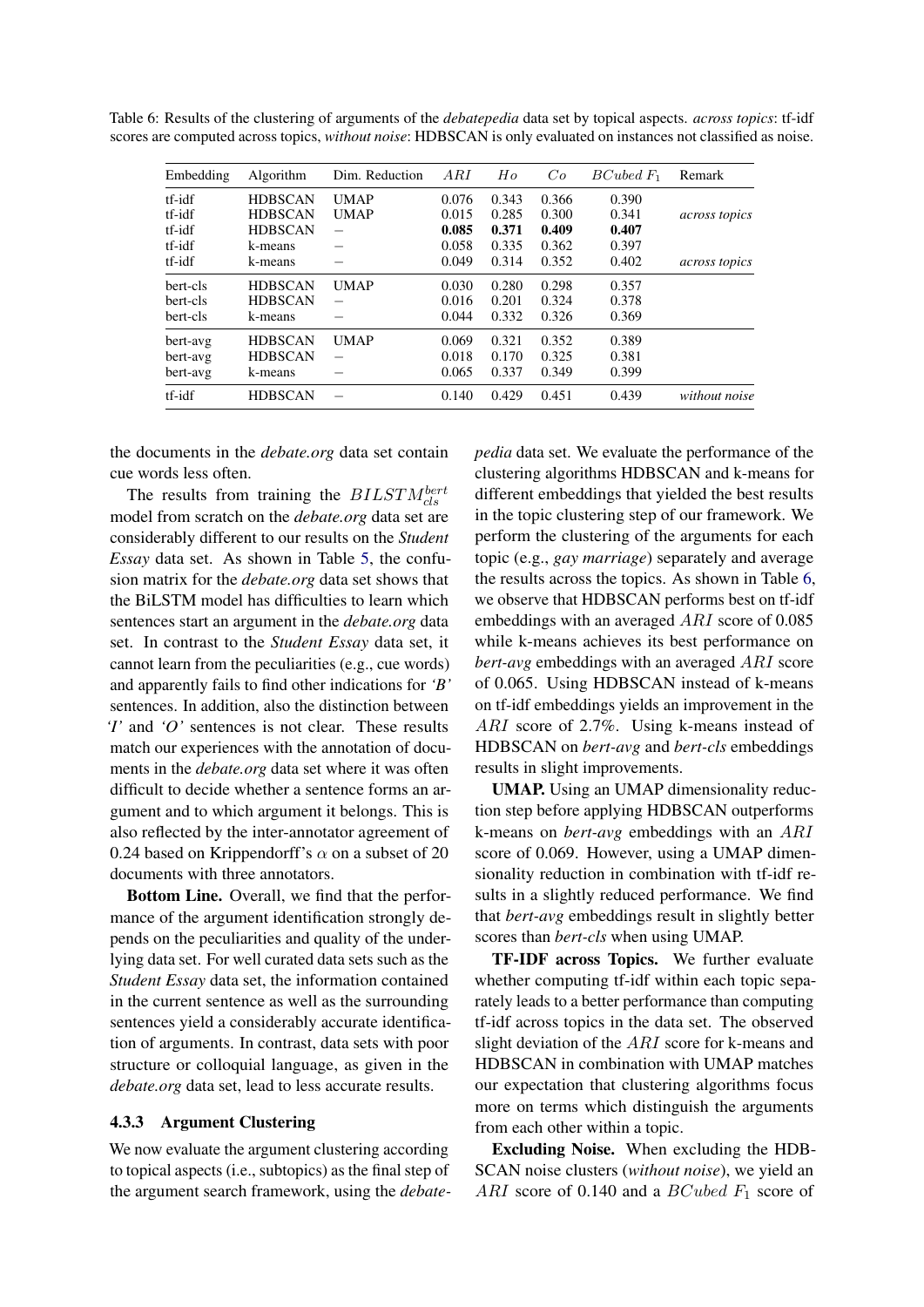<span id="page-7-1"></span>

Figure 3: Number of arguments in each topic for HDB-SCAN with tf-idf embeddings and k-means with *bertavg* embeddings.

#### 0.439.

Number of Arguments. Figure [3](#page-7-1) shows the performance of the models HDBSCAN with tfidf and k-means with *bert-avg* with respect to the number of arguments in each topic. Both ARI and  $BCubed F<sub>1</sub>$  scores show a similar distribution for topics with different numbers of arguments, while the distributions of the homogeneity score show a slight difference for the two models. This indicates that the performance of the clustering algorithms does not depend on the number of arguments.

Examples. In Table [7,](#page-7-2) we show for the best performing k-means and HDBSCAN models the topics with the highest ARI scores.

Bottom Line. Overall, our results confirm that argument clustering based on topical aspects is nontrivival and high evaluation results are still hard to achieve in real-world settings. Given the *debatepedia* data set, we show that our unsupervised clustering algorithms with the different embedding methods do not cluster arguments into topical aspects in a highly consistent and reasonable way yet. This result is in line with the results of [Reimers](#page-9-4) [et al.](#page-9-4) [\(2019\)](#page-9-4) stating that even experts have difficulties to identify argument similarity based on topical aspects (i.e., subtopics). Considering that their

<span id="page-7-2"></span>Table 7: Top 5 topics using HDBSCAN and k-means.

| Topic                                       | $#Clust._{true}$ # $Clust._{pred}$ |    |  |  |  |  |  |
|---------------------------------------------|------------------------------------|----|--|--|--|--|--|
| <b>HDBSCAN</b> based on tf-idf embeddings   |                                    |    |  |  |  |  |  |
| Rehabilitation vs retribution               | 2                                  | 3  |  |  |  |  |  |
| Manned mission to Mars                      | 5                                  |    |  |  |  |  |  |
| New START Treaty                            | 5                                  |    |  |  |  |  |  |
| Obama executive order to raise              | 3                                  | 6  |  |  |  |  |  |
| the debt ceiling                            |                                    |    |  |  |  |  |  |
| Republika Srpska secession                  | 4                                  | 6  |  |  |  |  |  |
| from Bosnia and Herzegovina                 |                                    |    |  |  |  |  |  |
| k-means based on <i>bert-avg</i> embeddings |                                    |    |  |  |  |  |  |
| Bush economic stimulus plan                 |                                    | 5  |  |  |  |  |  |
| Hydroelectric dams                          | 11                                 | 10 |  |  |  |  |  |
| Full-body scanners at airports              | 5                                  |    |  |  |  |  |  |
| Gene patents                                | 4                                  |    |  |  |  |  |  |
| Israeli settlements                         | 3                                  |    |  |  |  |  |  |

evaluation is based on sentence-level arguments, it seems likely that assessing argument similarity is even harder for arguments comprised of one or multiple sentences. Moreover, the authors report promising results for the pairwise assessment of argument similarity when using the output corresponding to the BERT [CLS] token. However, our experiments show that their findings do not apply to the *debatepedia* data set. We assume that this is due to differences in the argument similarity that are introduced by using prevalent topics in the *debatepedia* data set rather than using explicitly annotated arguments.

### <span id="page-7-0"></span>5 Conclusion

In this paper, we proposed an argument search framework that combines the keyword search with precomputed topic clusters for argument-query matching, applies a novel approach to argument identification based on sentence-level sequence labeling, and aggregates arguments via argument clustering. Our evaluation with real-world data showed that our framework can be used to mine and search for arguments from unstructured text on any given topic. It became clear that a full-fledged argument search requires a deep understanding of text and that the individual steps can still be improved. We suggest future research on developing argument search approaches that are sensitive to different aspects of argument similarity and argument quality.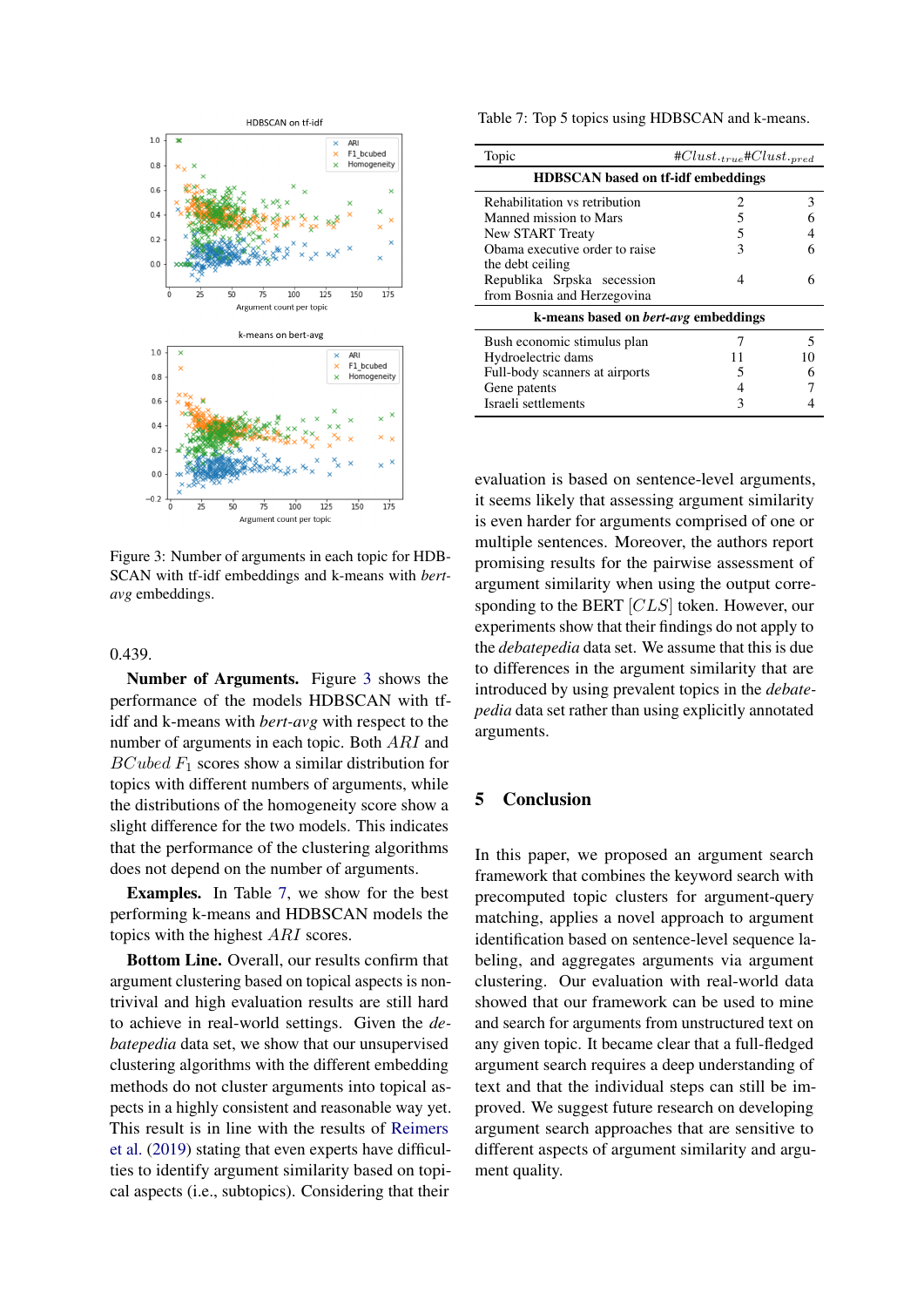### References

- <span id="page-8-11"></span>Yamen Ajjour, Milad Alshomary, Henning Wachsmuth, and Benno Stein. 2019. Modeling Frames in Argumentation. In *Proceedings of the 2019 Conference on Empirical Methods in Natural Language Processing and the 9th International Joint Conference on Natural Language Processing*, EMNLP-IJCNLP'19, pages 2915–2925.
- <span id="page-8-8"></span>Yamen Ajjour, Wei-Fan Chen, Johannes Kiesel, Henning Wachsmuth, and Benno Stein. 2017. Unit segmentation of argumentative texts. In *Proceedings of the 4th Workshop on Argument Mining*, pages 118– 128.
- <span id="page-8-6"></span>Sebastian Arnold, Rudolf Schneider, Philippe Cudré-Mauroux, Felix A. Gers, and Alexander Löser. 2019. [SECTOR: A neural model for coherent topic seg](https://transacl.org/ojs/index.php/tacl/article/view/1540)[mentation and classification.](https://transacl.org/ojs/index.php/tacl/article/view/1540) *Trans. Assoc. Comput. Linguistics*, 7:169–184.
- <span id="page-8-12"></span>Roy Bar-Haim, Lilach Eden, Roni Friedman, Yoav Kantor, Dan Lahav, and Noam Slonim. 2020. From arguments to key points: Towards automatic argument summarization. *arXiv preprint arXiv:2005.01619*.
- <span id="page-8-5"></span>Joe Barrow, Rajiv Jain, Vlad I. Morariu, Varun Manjunatha, Douglas W. Oard, and Philip Resnik. 2020. [A Joint Model for Document Segmentation and Seg](https://doi.org/10.18653/v1/2020.acl-main.29)[ment Labeling.](https://doi.org/10.18653/v1/2020.acl-main.29) In *Proceedings of the 58th Annual Meeting of the Association for Computational Linguistics*, ACL'20, pages 313–322. Association for Computational Linguistics.
- <span id="page-8-16"></span>Ricardo Campello, Davoud Moulavi, and Jörg Sander. 2013. Density-based clustering based on hierarchical density estimates. In *Pacific-Asia Conference on Knowledge Discovery and Data Mining*, PAKDD'13, pages 160–172.
- <span id="page-8-17"></span>Scott Deerwester, Susan T Dumais, George W Furnas, Thomas K Landauer, and Richard Harshman. 1990. Indexing by latent semantic analysis. *Journal of the American Society for Information Science*, 41(6):391–407.
- <span id="page-8-19"></span>Jacob Devlin, Ming-Wei Chang, Kenton Lee, and Kristina Toutanova. 2018. BERT: Pre-training of deep bidirectional transformers for language understanding. *arXiv preprint arXiv:1810.04805*.
- <span id="page-8-20"></span>John Duchi, Elad Hazan, and Yoram Singer. 2011. Adaptive subgradient methods for online learning and stochastic optimization. *Journal of Machine Learning Research*, 12(7).
- <span id="page-8-14"></span>Lorik Dumani and Ralf Schenkel. 2020. Qualityaware ranking of arguments. In *Proceedings of the 29th ACM International Conference on Information and Knowledge Management*, CIKM'20, pages 335– 344.
- <span id="page-8-9"></span>Steffen Eger, Johannes Daxenberger, and Iryna Gurevych. 2017. Neural end-to-end learning

for computational argumentation mining. *arXiv preprint arXiv:1704.06104*.

- <span id="page-8-13"></span>Lukas Gienapp, Benno Stein, Matthias Hagen, and Martin Potthast. 2020. Efficient Pairwise Annotation of Argument Quality. In *Proceedings of the 58th Annual Meeting of the Association for Computational Linguistics*, ACL'20, pages 5772–5781.
- <span id="page-8-15"></span>Shai Gretz, Roni Friedman, Edo Cohen-Karlik, Assaf Toledo, Dan Lahav, Ranit Aharonov, and Noam Slonim. 2020. A large-scale dataset for argument quality ranking: Construction and analysis. In *Proceedings of the Thirty-Fourth AAAI Conference on Artificial Intelligence*, AAAI'20, pages 7805–7813.
- <span id="page-8-1"></span>Ivan Habernal and Iryna Gurevych. 2015. Exploiting debate portals for semi-supervised argumentation mining in user-generated web discourse. In *Proceedings of the 2015 Conference on Empirical Methods in Natural Language Processing*, pages 2127– 2137.
- <span id="page-8-4"></span>Xiang Ji and Hongyuan Zha. 2003. [Domain](https://doi.org/10.1145/860435.860494)[independent Text Segmentation Using Anisotropic](https://doi.org/10.1145/860435.860494) [Diffusion and Dynamic Programming.](https://doi.org/10.1145/860435.860494) In *Proceedings of the 26th Annual International ACM SIGIR Conference on Research and Development in Information Retrieval*, SIGIR'03, pages 322–329.
- <span id="page-8-3"></span>Ran Levy, Ben Bogin, Shai Gretz, Ranit Aharonov, and Noam Slonim. 2018. Towards an Argumentative Content Search Engine Using Weak Supervision. In *Proceedings of the 27th International Conference on Computational Linguistics*, COLING'18, pages 2066–2081.
- <span id="page-8-18"></span>Leland McInnes, John Healy, and James Melville. 2018. UMAP: Uniform manifold approximation and projection for dimension reduction. *arXiv preprint arXiv:1802.03426*.
- <span id="page-8-7"></span>Pedro Mota, Maxine Eskénazi, and Luísa Coheur. 2019. [Beamseg: A joint model for multi-document seg](https://doi.org/10.18653/v1/K19-1054)[mentation and topic identification.](https://doi.org/10.18653/v1/K19-1054) In *Proceedings of the 23rd Conference on Computational Natural Language Learning*, CoNLL'19, pages 582–592.
- <span id="page-8-0"></span>Raquel Mochales Palau and Marie-Francine Moens. 2009. Argumentation mining: the detection, classification and structure of arguments in text. In *Proceedings of the 12th International Conference on Artificial Intelligence and Law*, pages 98–107.
- <span id="page-8-2"></span>Andreas Peldszus and Manfred Stede. 2013. From argument diagrams to argumentation mining in texts: A survey. *International Journal of Cognitive Informatics and Natural Intelligence (IJCINI)*, 7(1):1–31.
- <span id="page-8-10"></span>Georgios Petasis. 2019. Segmentation of argumentative texts with contextualised word representations. In *Proceedings of the 6th Workshop on Argument Mining*, pages 1–10.